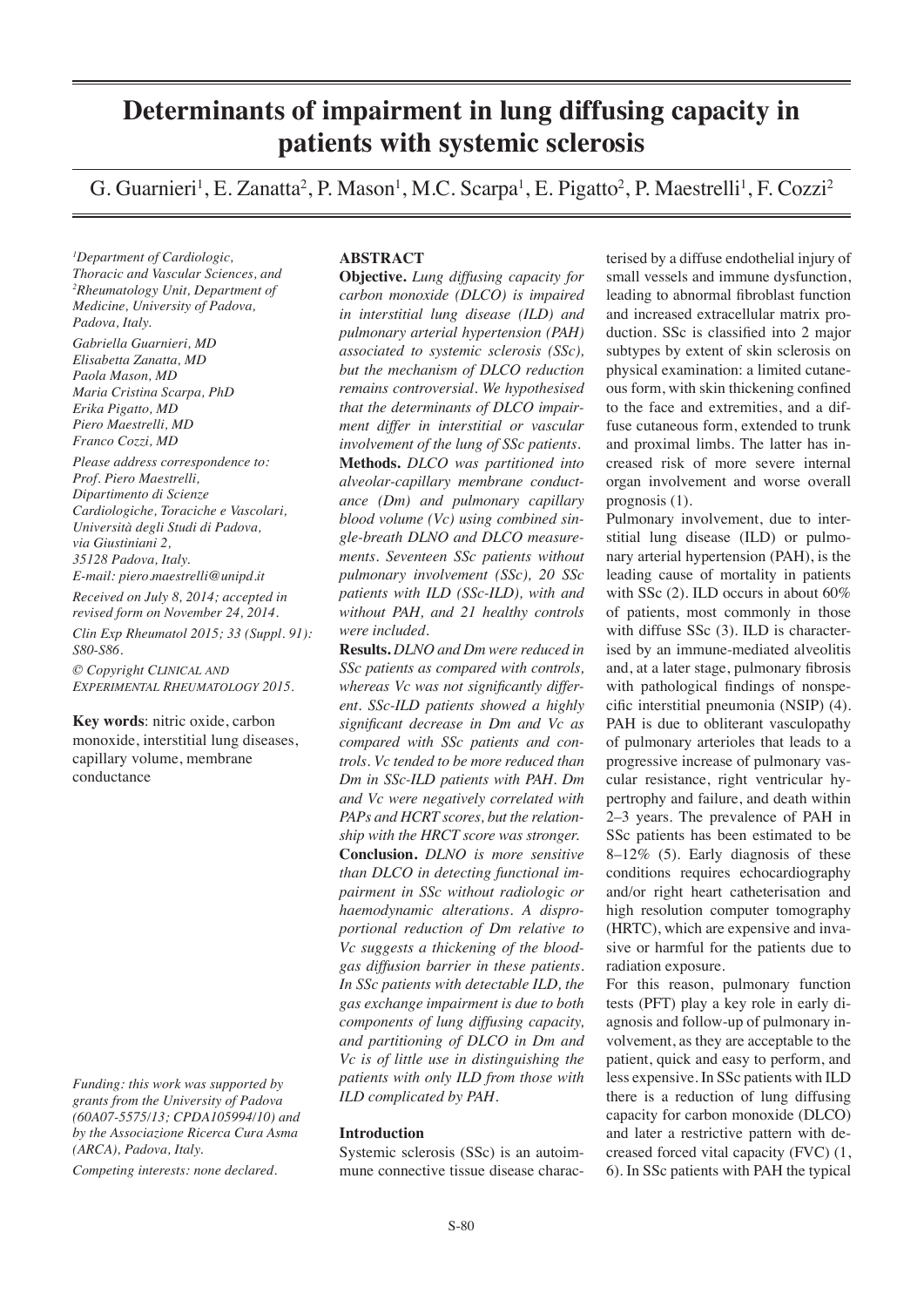alteration is a reduction of DLCO, without changes in FVC. DLCO is therefore a useful tool in assessment of functional impairment of both ILD and PAH (7). However, DLCO cannot differentiate between ILD and PAH. According to Roughton and Foster's equation (8), the major determinants of DLCO are the conductance of alveolar-capillary membrane (Dm) and the pulmonary capillary blood volume (Vc). These two components may be affected to a different degree in ILD and PAH. The issue of partitioning DLCO in the assessment of SSc with pulmonary involvement was addressed by two previous studies using the single-breath method at different alveolar oxygen concentrations (9, 10), and one study with simultaneous measurement of lung diffusing capacity for CO (DLCO) and nitric oxide (DLNO) (11), but the results were controversial. Overbeek *et al.* concluded that partitioned DLCO does not give further information in SSc with ILD and PAH (9), whereas Pernot *et al.*  suggested that it might be of interest in identifying ILD in SSc patients (10) and Sivova *et al.* (11) suggested that calculation of Vc might help in detecting PAH in SSc patients with or without ILD. In the present study, we hypothesised that the determinants of DLCO impairment differs in relationship with interstitial or vascular involvement of the lung of SSc patients. To test this, the diffusing capacity of lung for CO (DLCO) and nitric oxide (DLNO) were measured by the single-breath technique in SSc patients without pulmonary involvement, in SSc patients with ILD and in matched healthy subjects. Dm and Vc were calculated and the values obtained for each group were then compared. Dm and Vc were evaluated in relation to the degree of lung interstitial involvement assessed by HRCT and of vascular involvement assessed by pulmonary artery pressure.

#### **Methods**

#### *Study design*

Thirty-seven patients attending the outpatient clinic of the Rheumatology Unit of Padova University Hospital were recruited. Inclusion criteria consisted of a definite diagnosis of SSc according to the American Rheumatism Association (ARA) classification (12). Smokers and patients with other lung diseases were not included; patients under treatment with immunosuppressive drugs or with steroids at a daily dosage >10 mg of prednisone were also excluded. A control group of healthy nonsmoking subjects matched for age and gender was enrolled. The study was approved by the University Hospital's ethics committee (*Comitato Etico per la Sperimentazione Azienda Ospedaliera Padova*, project approval number 2320P) and informed consent was obtained from all subjects.

All SSc patients underwent HRCT and echocardiography within four months before the study. HRCT was scored according to Strollo *et al.* (13). The patients with a score  $\geq$ 5 were classified as affected by parenchymal lung disease (SSc-ILD). Echocardiography was performed by 2-dimensional technique and the Pulmonary Arterial systolic Pressure (PAPs) was estimated by doppler. The patients were classified as PAH+ if values of PAPs at echocardiogram were >50 mmHg, according to the guidelines of the European Society of Cardiology and European Respiratory Society (14). The subjects with PAPs values between 37 and 50 mmHg were submitted to right heart catheterisation and classified as PAH+ when mean PAP were >25 mmHg.

SSc patients and healthy control subjects performed complete pulmonary function assessment, including spirometry, DLCO and DLNO measurement, Dm and Vc determination.

# *Pulmonary function tests*

#### *• Spirometry and DLCO measurement*

Forced expiratory flow in 1 s (FEV1), vital capacity (VC), residual volume (RV), total lung capacity (TLC) and DLCO measurement were assessed with a MasterLab Pro (Erich Jaeger GmbH; Höchberg, Germany), according to the recommendations of ATS/ ERS (15, 16). The predicted normal values of the Communité Européenne du Carbon et de Acièr (CECA) for volumes (16) and equations of Cotes *et al.* for DLCO (17) were used.

# *• DLNO measurement and determination of Dm and Vc*

A combined single-breath DLNO and DLCO measurement was performed with a MasterLab Pro (Erich Jaeger GmbH; Höchberg, Germany) using a breathing gas mixture of 70 ppm of NO, 0.3% CO, 0.3% CH4, 21% O2 balanced with N2. For DLNO the gas analyser consisted of a nitric oxide electrochemical cell, detection range 0–100 ppm (resolution 0.5 ppm). Breath-holding time was 6 s.

To estimate alveolar-capillary membrane conductance (Dm), DLNO was divided by 1.97 based on Roughton and Foster's formula (8). To estimate pulmonary capillary blood volume (Vc), the blood transfer conductance for carbon monoxide (θCO) was calculated using Foster's formula at a  $P_0O_2$  of 100 mmHg (18). The value of 1/θCO was 1.710 for males and 1.863 for females. The reference equations by Zavorsky *et al.* (19) were used to calculate predicted normal values of DLNO, Dm and Vc, since they used the same method and the predicted values agree with data obtained in normal subjects in our laboratory. The reference equations consider height (cm), gender (1 for males, 0 for females) and age (years); Vc was calculated using Foster's 1987 equation (20) at a pH of 7.4.

# *Statistical analysis*

Data are expressed as mean  $\pm$  SD. The comparison of anthropometric and lung function characteristics among groups was performed with the Kruskal Wallis test and post hoc Mann-Whitney test when appropriate. The relationship between lung function parameters, Dm or Vc and HRCT scores or PAPs was determined using the Spearman rank correlation and multiple regression analysis. A *p*-value <0.05 was considered significant.

# **Results**

Among the 37 patients included in the study, 17 had a HRCT score <5  $(0.6\pm0.8)$ , normal PAH and were in the I WHO functional class (SSc group). The other 20 patients had a HRCT score  $≥5$  (7.1±2.7); 60% of them were in the II WHO class and the remaining 40%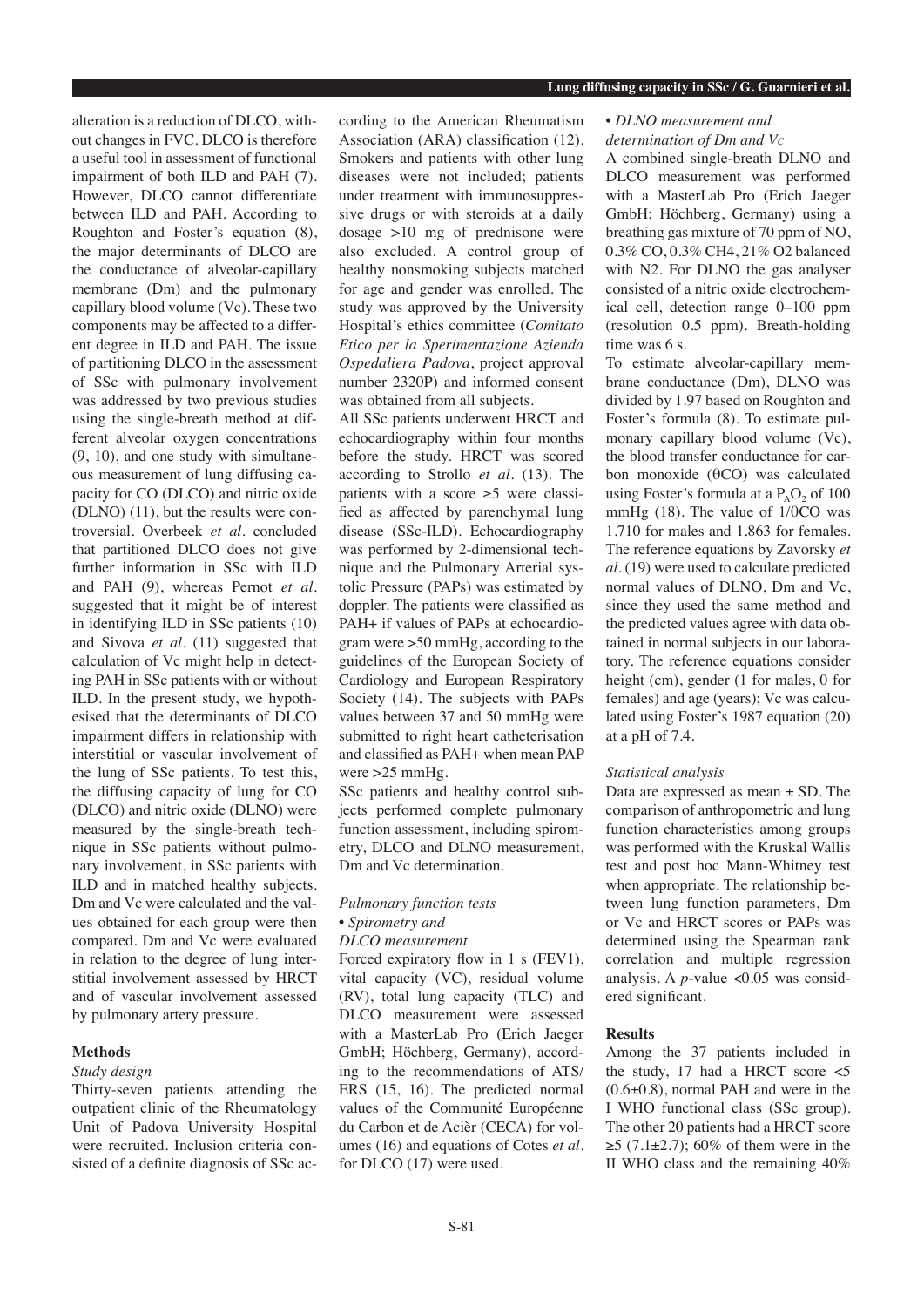**Table I.** Demographic characteristics of the subjects in the 3 groups.

| Parameter                                    | Controls<br>$n=21$ | <b>SSc</b><br>$n=17$ | SSc-ILD<br>$n=20$ |  |
|----------------------------------------------|--------------------|----------------------|-------------------|--|
| Gender $(M/F)$                               | 8/13               | 2/15                 | 5/15              |  |
| Age $(yr)$                                   | $51 \pm 7$         | $49 + 13$            | $59 + 13*$        |  |
| Height (cm)                                  | $169 \pm 6$        | $163 \pm 8^{\circ}$  | $162 + 9^{\circ}$ |  |
| Weight $(kg)$                                | $69 \pm 14$        | $64 \pm 16$          | $68 \pm 18$       |  |
| BMI $(kg/m2)$                                | $24 + 4$           | $24 + 6$             | $26 + 6$          |  |
| Disease duration (yr)                        |                    | $9 + 5$              | $12 \pm 8$        |  |
| *vs. SSc. $p<0.05$ ; °vs. Controls, $p<0.05$ |                    |                      |                   |  |

**Table II.** Static and dynamic lung volumes and lung diffusing capacity for CO in the 3 groups.

| Parameter                                        | Controls         | <b>SSc</b>                | SSc-ILD                     |  |
|--------------------------------------------------|------------------|---------------------------|-----------------------------|--|
| VC ( $\%$ pred.)                                 | $94.8 + 9.5$     | $106.4 + 16.0^{\circ}$    | $103.6 + 22.4$              |  |
| $FEV1(\% pred.)$                                 | $102.3 \pm 11.0$ | $99.2 + 0.7$              | $95.0 + 14.8$               |  |
| $FEV, /FVC$ (%)                                  | $80.7 \pm 5.8$   | $79.3 + 6.5$              | $72.3 \pm 15.7$             |  |
| TLC $(\%$ pred.)                                 | $99.3 + 8.2$     | $96.7 + 10.6$             | $89.2 + 15.5$               |  |
| Alveolar volume (1)                              | $5.7 \pm 0.8$    | $4.5 + 0.7$ <sup>oo</sup> | $4.0 \pm 0.8^{\circ\circ*}$ |  |
| $DLO$ (ml min <sup>-1</sup> mmHg <sup>-1</sup> ) | $25.2 \pm 4.4$   | $20.7 \pm 5.9^{\circ}$    | $14.5 \pm 5.8^{\circ*}$     |  |
| $DLO(\% pred.)$                                  | $97.0 \pm 11.2$  | $83.5 + 16.5^{\circ}$     | $61.2 \pm 19.8^{\circ*}$    |  |
| $KCO$ (min <sup>-1</sup> mm $Hg^{-1}$ )          | $4.5 + 0.5$      | $4.2 \pm 0.8$             | $3.3 \pm 0.9$ °°*           |  |

in the III WHO class (SSC-ILD group). Antinuclear antibodies were positive in all patients, with specificity anti-Scl70 in 15, anti-centromere in 13, anti-RNA polymerase III in 3 and with non-specific pattern in 6. The characteristics of the two SSc groups and of the healthy subjects are reported in Table I. The groups exhibited comparable demographic values, except age in SSc-ILD patients, who were older. The slightly lower height in systemic sclerosis groups is probably due to a higher prevalence of females compared with controls. PAPs was significantly more elevated in SSc-ILD group (40±20 mmHg) compared with SSc (26±5 mmHg) (*p*=0.003).

Results of pulmonary function testing are reported in Table II. No significant reduction in lung volumes was detected in SSc groups compared with controls, although SSc-ILD patients tended to have lower TLC. DLCO and alveolar volume were significantly reduced in SSc patients with normal HRCT compared with healthy subjects. More impairment in lung diffusing capacity and alveolar volume  $(V_A)$  was detected in SSc-ILD patients, who exhibited a reduction in KCO compared with the other groups. The results of measurement of DLNO and of determination of Dm and Vc are shown in Table III. DLNO and Dm (observed and percentage predicted) were reduced in SSc patients as compared with controls, whereas Vc was not significantly different between the two groups. SSc-ILD patients showed a highly significant decrease in DLNO, Dm and Vc as compared with SSc patients and controls.

To investigate whether diffusing ca-

pacity was influenced by the presence of pulmonary arterial hypertension (PAH), SSc-ILD patients were subdivided into two groups with (SSc-ILD PAH+) and without (SSc-ILD PAH-) PAH. The median of PAPs values was 50 mmHg (range 45–95 mmHg) in the SSc-ILD PAH+ group (9 subjects) and 25.3 mmHg (range 15–35 mmHg) in the SSc-ILD PAH- group (11 subjects). DLCO was more impaired in the SSc-ILD PAH+ group (11.04±4.96 ml min-<sup>1</sup>mmHg<sup>-1</sup>) than in the SSc-ILD PAHgroup  $(16.36 \pm 5.94 \text{ ml } \text{min}^{-1} \text{mmHg}^{-1})$ , *p*=0.03). Dm exhibited a decreasing trend in SSc-ILD PAH+ as compared with SSc-ILD PAH- (respectively 35.88±13.49 *vs.* 25.54±10.57 ml m-1  $mmHg^{-1}$ ), but the difference was not statistically significant (Fig. 1a). In contrast, Vc was significantly reduced in the subgroup with PAH (44.94±14.99 *vs.* 32.94±13.51 ml, *p*=0.04) (Fig. 1b). We observed inverse relationships of DLCO, Dm and Vc, with PAPs and HRCT scores in the patients with SSc (Fig. 2-4). DLCO was more strongly associated with PAPs than with HCRT scores (Fig. 2 a-b). Both Dm and Vc were associated with PAPs and HCRT scores, but the strength of the correlation was higher for HRCT (Fig. 3 a-b, 4 a-b). No significant correlations were found with alveolar volumes. Since SSc-ILD PAH+ patients had more interstitial lung disease (higher HRCT scores) and lower alveolar volume  $(V_A)$ than SSc patients and these variables are able to influence lung diffusing capacity in addition to PAPs, multiple regression models were applied including DLCO, Dm or Vc as dependent variables and HRCT scores, PAPs and  $V_A$  as independent variables. Multiple regression analysis confirmed that intersti-

**Table III.** Lung diffusing capacity for NO (DLNO), alveolar-capillary membrane conductance (Dm) and pulmonary capillary blood volume (Vc) values in the 3 groups.

| Parameter                                   | Controls        | $p$ -value<br>SSc vs. Controls | SS <sub>c</sub> | $p$ -value<br>$SSc$ <i>vs.</i> $SSc$ - $ILD$ | SSc-ILD         | $p$ -value<br>SSc-ILD vs. Controls |
|---------------------------------------------|-----------------|--------------------------------|-----------------|----------------------------------------------|-----------------|------------------------------------|
|                                             |                 |                                |                 |                                              |                 |                                    |
| $DLNO$ (ml min <sup>-1</sup> mm $Hg^{-1}$ ) | $112.1 + 20.4$  | 0.015                          | $90.8 + 24.9$   | 0.002                                        | $61.7 + 26.2$   | < 0.0001                           |
| $DLNO$ (% pred.)                            | $88.8 \pm 18.0$ | 0.005                          | $77.7 + 12.5$   | 0.001                                        | $58.1 + 17.4$   | < 0.0001                           |
| $Dm$ (ml min <sup>-1</sup> mm $Hg^{-1}$ )   | $57.1 \pm 10.4$ | 0.013                          | $46.2 + 12.6$   | 0.002                                        | $31.5 \pm 13.5$ | < 0.0001                           |
| $Dm$ (% pred.)                              | $98.1 + 11.1$   | 0.018                          | $81.0 + 13.0$   | 0.001                                        | $61.9 + 17.3$   | < 0.0001                           |
| $Vc$ (ml)                                   | $68.9 + 11.1$   | n.s.                           | $59.0 + 15.5$   | 0.001                                        | $39.8 + 15.7$   | < 0.0001                           |
| Vc $(\%$ pred.)                             | $92.4 + 11.0$   | n.s.                           | $83.0 + 16.0$   | 0.001                                        | $60.5 + 17.7$   | < 0.0001                           |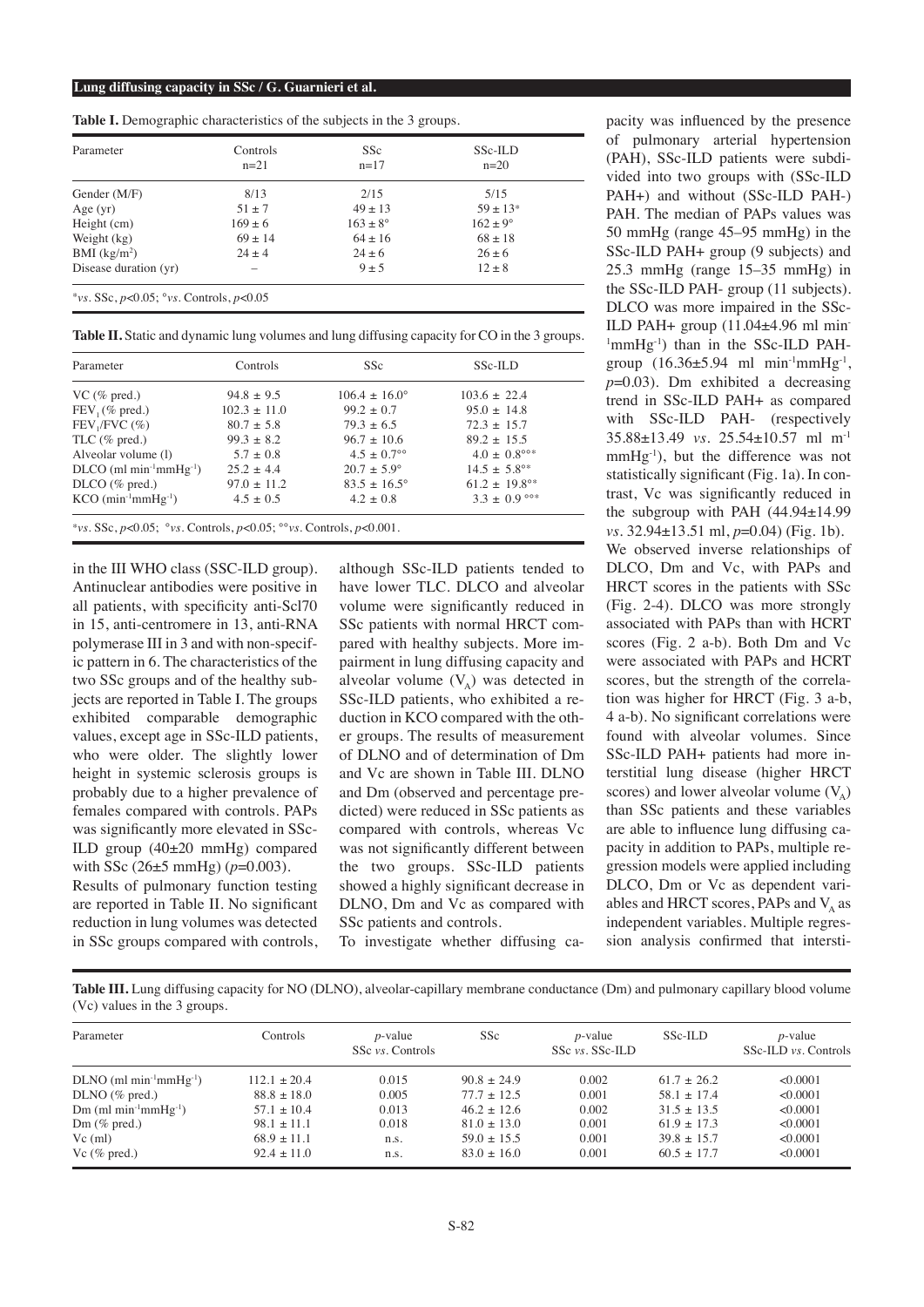

**Lung diffusing capacity in SSc / G. Guarnieri et al.**



**Fig. 1.** (**a**) Alveolar-capillary membrane conductance (Dm) and (**b**) pulmonary capillary blood volume (Vc) in patients with systemic sclerosis associated with parenchymal lung disease without pulmonary arterial hypertension (SSc-ILD PAH-) and with pulmonary arterial hypertension (SSc-ILD PAH+). Black bars represent medians.

**Fig. 2.** Correlation between DLCO and PAPs (**a**), or HRTC scores (**b**) in the 37 patients with systemic sclerosis. Black circles: SSc patients; open circles: SSc-ILD patients.

tial lung disease (HRCT scores) is the major determinant of impairment of Vc and Dm, followed by PAPs (Table IV).

#### **Discussion**

In this study we demonstrated that a significant reduction in lung diffusing capacity was detectable in SSc patients without evidence of ILD by imaging techniques. The mild impairment of DLCO was mainly due to a decrease in the conductance of alveolar-capillary membrane (Dm), rather than a reduction of pulmonary capillary volume (Vc). When lung involvement was more evident and detectable with HRCT, both components, Dm and Vc, were reduced and contributed to the impairment of DLCO. SSc patients with ILD and PAH had more severe functional alteration

than patients with ILD only, and they exhibited a predominant alteration of Vc. However, we showed that the degree of interstitial lung disease was the major determinant of either Dm and Vc, while pulmonary arterial hypertension had a weaker influence on the components of lung diffusing capacity.

The combined single-breath DLNO and DLCO measurement has the advantage that all measurements are obtained in a single maneuver at the same  $P_AO_2$  and cardiac output.

Overbeek *et al.* (9) calculated Dm and Vc using the DLCO single-breath method at different alveolar oxygen concentrations, in SSc patients with radiological signs of ILD, focusing on concomitant PAH. The reduction of both components of diffusing capac-

ity in SSc patients with PAH was consistent with our findings; however, in disagreement with our results, Vc was less affected that Dm. Since the authors were not able to detect a relationship between Dm or Vc and haemodynamic or radiological parameters, the explanation of their results remains undetermined. They concluded that partitioned DLCO is not useful as a screening tool for SSc with ILD and PAH. However, we suggest that evaluation of Dm may reveal pulmonary functional impairment in SSc patients not examined by Overbeek *et al.*, *i.e.* those without radiological or haemodynamic signs of ILD and PAH, respectively. Minimal HRCT abnormalities (score 1–2) were detected in 8 of the SSc patients without ILD, while in the remaining 9 patients HRCT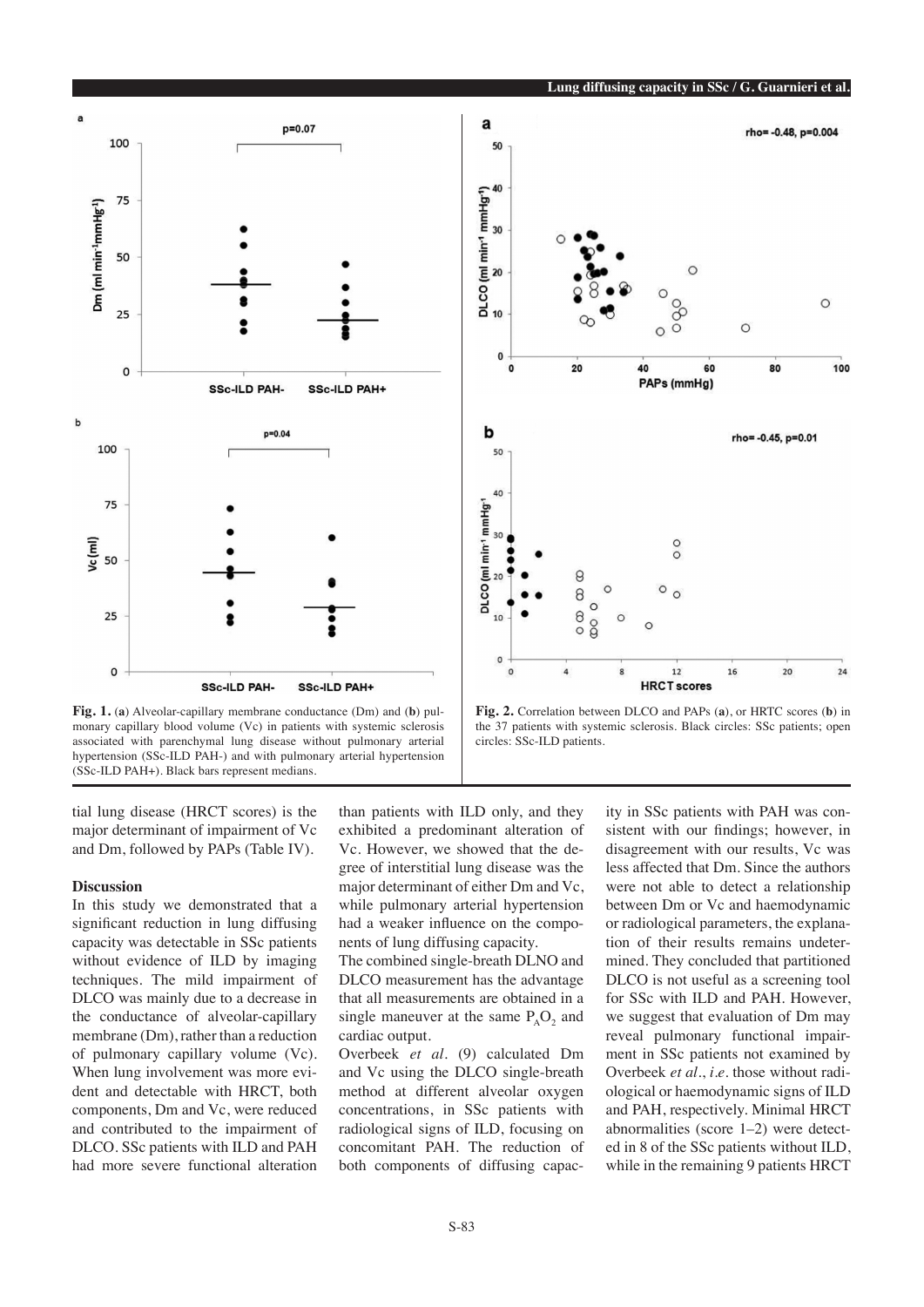

was fully negative. Dm in the former subgroup tended to be lower than in the latter, indicating that morphological alterations, albeit insufficient to diagnose an ILD, may have functional consequences. A similar group of SSc patients without ILD and PAH was investigated recently with the combined DLCO/DLNO measurements, but it remains undetermined whether there is agreement with our findings due to the lack of a control group of healthy subjects in the study design (11).

Pernot *et al.* (10) used the single-breath method at different alveolar oxygen concentrations for partitioning DLCO in SSc patients with and without ILD, all with normal PAH. They showed a significant reduction of DLCO and Dm in SSc-ILD+ patients compared with SSc-ILD-. Since it was shown that Dm/ Vc was more sensitive and specific than any of the other pulmonary function tests for identifying ILD, they suggested

that the partitioning of DLCO might be of interest for the detection of ILD in SSc. However, some of the findings are surprising because Vc resulted higher in SSc with ILD than in SSc with normal HRCT. The authors speculated that an association between low Dm and high Vc could be found in the case of high pulmonary venous pressure such as in pulmonary vein compression, but there was no evidence for this in ILD associated with SSc. Indeed, Dm and Vc contributed almost equally to DLCO reduction in a population of ILD due to idiopathic interstitial pneumonia evaluated with the combined DLCO/DLNO method. Other studies that used the DLCO/ DLNO method in various forms of ILD demonstrated a consistent decrease in both Dm and Vc (22-25). Van der Lee *et al.* (22), showed that Vc and Dm were 63% and 53% of predicted value, respectively, indicating an impairment of both components of DLCO with slight prevalence of Dm in ILD of various aetiologies. In patients with sarcoidosis, Dm and Vc were significantly reduced compared with normal subjects (average 41% and 57%, respectively) (23). In contrast, another study on pulmonary sarcoidosis found reduced DLCO associated with severely decreased Dm (24). Vc was unchanged, when the components of lung diffusing capacity were calculated performing DLCO at two alveolar  $O<sub>2</sub>$  tensions according to the original Roughton-Forster method (24). Using the same method, the study of Bonay *et al.* (24) on chronic infiltrative lung disease detected a reduction of DLCO and Dm, but values of Vc (presented as percentage predicted) were substantially normal or slightly impaired. However, none of the studies observed an increase in Vc in ILD.

The inconsistency in the results obtained in different studies may be due to some differences in underlining pathological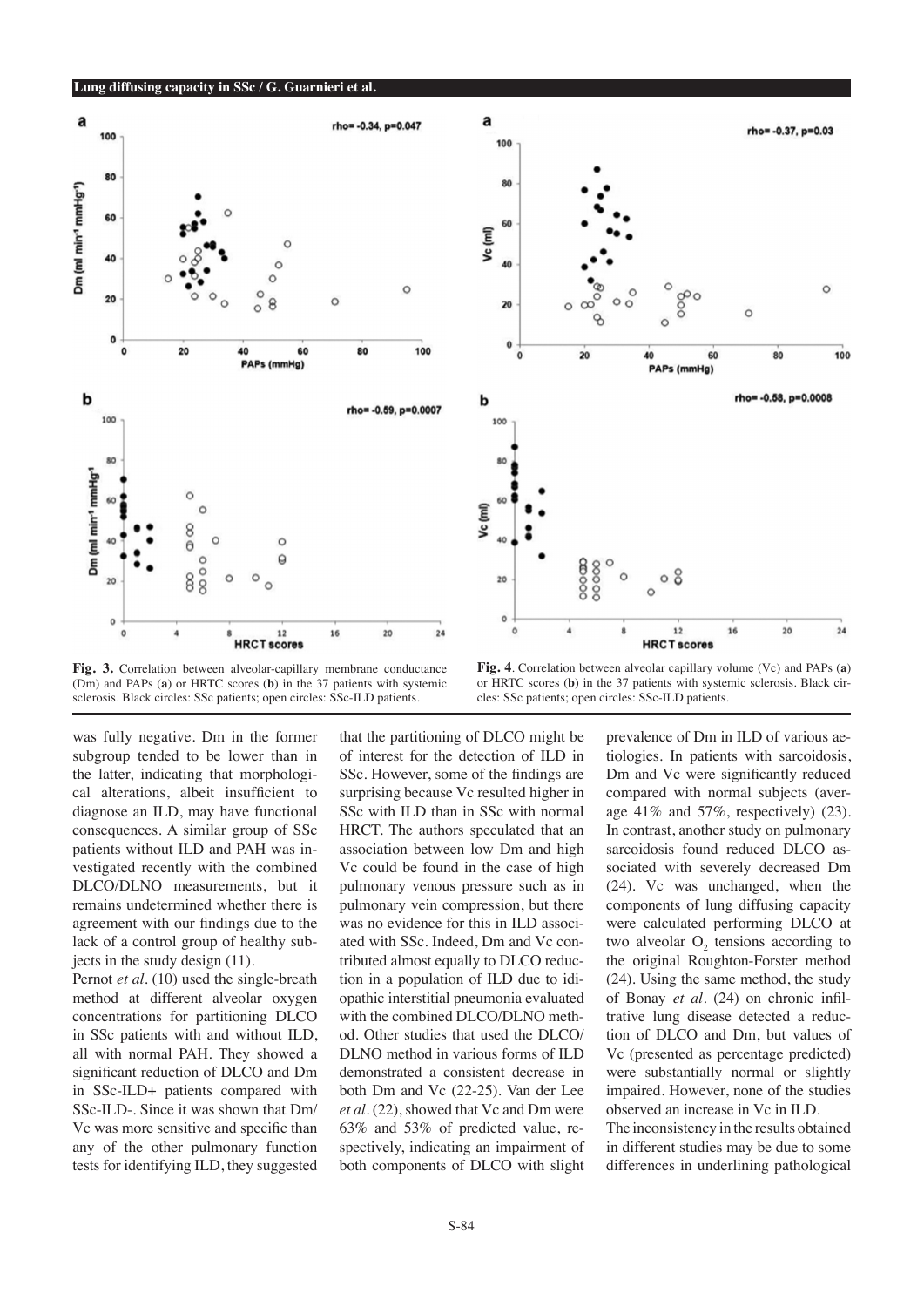**Table IV.** Multiple regression models of DLCO, DM and Vc with HRCT scores, PAPs and alveolar volume (VA).

| Dependent variables | Independent variables | $\mathbb{R}$ | Regression coefficients (SE) $p$ -value |           |
|---------------------|-----------------------|--------------|-----------------------------------------|-----------|
| <b>DLCO</b>         |                       | 0.54         |                                         | 0.01      |
|                     | <b>HRCT</b> scores    |              | $-0.34(0.26)$                           | <b>NS</b> |
|                     | PAPs                  |              | $-0.15(0.06)$                           | 0.03      |
|                     | <b>VA</b>             |              | 1.69(1.28)                              | <b>NS</b> |
| Dm                  |                       | 0.61         |                                         | 0.002     |
|                     | <b>HRCT</b> scores    |              | $-1.81(0.55)$                           | 0.002     |
|                     | PAPs                  |              | $-0.32(0.14)$                           | 0.03      |
|                     | VA                    |              | 0.29(2.69)                              | <b>NS</b> |
| Vc                  |                       | 0.63         |                                         | 0.001     |
|                     | <b>HRCT</b> scores    |              | $-2.07(0.65)$                           | 0.003     |
|                     | <b>PAPs</b>           |              | $-0.41(0.16)$                           | 0.015     |
|                     | VA                    |              | 1.0(3.41)                               | <b>NS</b> |

process characteristic of ILD of various aetiologies, but probably the main explanation is the methodology used to partition DLCO. The calculation of Dm and Vc using DLCO at different alveolar oxygen tensions is subject to inaccuracies due to a change both in cardiac output and in CO flux into erythrocytes between DLCO measurements at high and low  $O<sub>2</sub>$  tensions (23). Moreover, the inhalation of high concentrations of oxygen may alter capillary volume by reducing pulmonary hypoxic vasoconstriction in hypoxemic patients, such as those participating in some studies (9, 25). Indeed, patients with SSc and PAH have proven to be particularly sensitive to oxygen administration (26). The effect of these interfering factors on Dm and Vc is difficult to predict and may vary from subject to subject. Therefore, the simultaneous measurement of DLCO and DLNO has several advantages: it is simpler and quicker, and it provides more accurate estimates of Dm and Vc.

The cause of DLCO decrease is complicated when concomitant PAH is associated to ILD. Our results indicate that the impairment of diffusing capacity is more severe in SSc ILD PAH+ than PAH-, but again both Dm and Vc contributed, with a slight prevalence of the latter. These data are in agreement with the findings of Sivova *et al.* in 12 SSc patients with ILD and PAH  $(11)$ . The studies of pure vascular pulmonary diseases may help in interpreting the results. Fahra *et al.* (26) have used the method of DLCO and DLNO measurement in patients with PAH without

ILD and found that Dm was reduced proportionally to Vc and thus the Dm/ Vc ratio was not different from that in controls. Similar results were shown by Oppenheimer *et al.* (28) in patients with idiopathic PAH. Conversely, Borland *et al.* (29) demonstrated a prevalent reduction of Vc over Dm in patients with severe PAH. The former results indicate that an interdependence of Dm and Vc in pulmonary vascular diseases, *i.e.* the pathological processes in the vascular bed, which reduce Vc, would lead to a reduction of the surface area available to gas exchange and consequently of Dm. When the obstruction and obliteration of the pulmonary arteries is more severe, as in the latter study (29), the impairment of gas exchange was not only due to an imbalance of ventilation/perfusion, but might also result from a diminished alveolar capillary blood volume due to a reduction in cardiac output. Our results are consistent with this interpretation of the findings of Borland *et al.* in PAH. It remains unexplained the reason why the 6 SSc patient with isolated PAH studied by Sivova et al. (11) exhibited predominant Vc reduction over Dm despite the mildness of their vascular involvement. Treatment with drugs may affect measurements. We were careful to include patients with relatively stable disease who were not under immunosuppressive or vasodilating treatment. In previous investigations of SSc using partitioned DLCO, most of SSc patients with PAH and/or ILD received bosentan and other PAH-active drugs or immunosuppressive therapy in one study (11), while in the other studies the drug regimen was not reported (9, 10).

The small number of patients involved in this study might be considered a shortcoming. However, the size of our sample is in line with previous investigations of SSc (9-11). It should also be remembered that SSc is not a frequent disease; in fact, a prevalence of between 56 and 341 cases of SSc per million has been estimated for recent years (30). Application of this information in clinical practice would need to know when an excessive decline in DLNO occurs in a single patient, but longitudinal investigation has not been performed yet. Based on equation of reference values in adult population, DLNO shows a decline of 1.21 ml/min/mmHg per year (19). However, this estimate is based on a cross sectional study and is referred to healthy subjects.

The DLCO/DLNO method is based on some assumptions that are still controversial. We assumed that 1/θNO is negligible, since θNO is greater than θCO. However, the true value of θNO remains uncertain. We used a ratio DmNO/DmCO of 1.97 based on solubility coefficient of NO in water, while NO solubility in tissue or plasma is not necessarily the same. However, these potential errors in assumed constants are systematic and unlikely to significantly bias the differences detected among groups of patients.

In conclusion, the results suggest that DLNO is more sensitive than DLCO in detecting functional impairment in SSc patients without any radiologic or haemodynamic alterations. In these patients, a disproportional reduction of Dm relative to Vc suggests that thickening of the blood-gas diffusion barrier contributes to the gas transport limitation. When ILD in SSc patients becomes evident to HRCT, the impairment of gas exchange is due both to components of lung diffusing capacity and to partitioning of DLCO in Dm, and Vc is of little use in distinguishing patients with ILD only from those with ILD complicated by PAH. Longitudinal studies may be helpful to understand better whether measurements of Dm and Vc are able to predict the outcome of the disease in SSc patients.